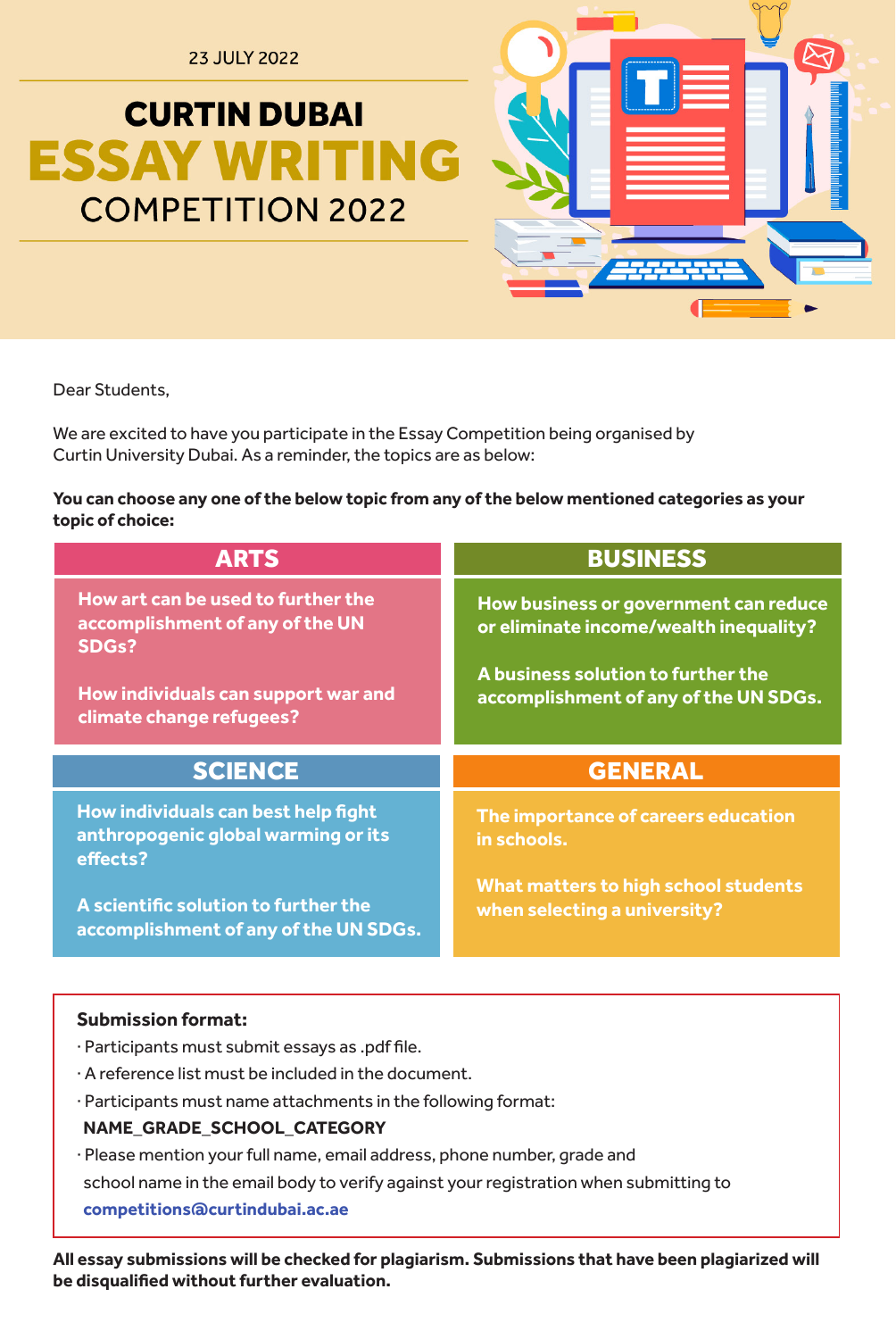Remember, the essay word limit is 1,500 words. Kindly refer to the marking rubric below to better understand the expectations the judges have regarding your submission while marking the essay. It's important to refer to the rubric as you prepare the submission. Remember that there is a separate marking rubric for art based topics and a separate marking rubric for science and business based **.topics**

| <b>ESSAY PERFORMANCE CRITERIA</b><br>(RUBRIC FOR BUSINESS AND SCIENCE RELATED TOPICS)                                                                                                                                                                                                                                         |                                                                                                                                                                   |                                                                                                                                                              |                                                                                                                                                                                                                            |                  |  |  |  |
|-------------------------------------------------------------------------------------------------------------------------------------------------------------------------------------------------------------------------------------------------------------------------------------------------------------------------------|-------------------------------------------------------------------------------------------------------------------------------------------------------------------|--------------------------------------------------------------------------------------------------------------------------------------------------------------|----------------------------------------------------------------------------------------------------------------------------------------------------------------------------------------------------------------------------|------------------|--|--|--|
| <b>OBJECTIVE / CRITERIA</b>                                                                                                                                                                                                                                                                                                   | <b>POOR</b><br>$0 - 1$                                                                                                                                            | <b>GOOD</b><br>$2 - 3$                                                                                                                                       | <b>EXCELLENT</b><br>$4 - 5$                                                                                                                                                                                                | <b>WEIGHTAGE</b> |  |  |  |
| <b>Basic Structure:</b><br>• File Name and email subject line<br>• 1.5-2.0 Spacing for essay only<br>• Calibri/Arial Font, size 12 (same<br>font throughout)<br>• Moderate margin, Left-Align<br>• A Cover Sheet with the title of the<br>essay and your name and the<br>rubric attached in same file                         | Completes < 2 out of<br>the 5 criteria.                                                                                                                           | Completes 2 to 3 criteria.                                                                                                                                   | Completes all 5 criteria.                                                                                                                                                                                                  | 5%               |  |  |  |
| Language:<br>• Spelling<br>• Grammar/Syntax<br>• Capitalization<br>• Punctuation                                                                                                                                                                                                                                              | Poor<br>Many errors which de-<br>tract from the reader's<br>ability to understand.                                                                                | Moderate<br>Some errors in language.                                                                                                                         | Excellent<br>Few errors in language.                                                                                                                                                                                       | 15%              |  |  |  |
| <b>Assignment Structure:</b><br>• Follows structure of intro, body<br>paragraphs and conclusion<br>• Three well-developed and rele-<br>vant body paragraphs<br>• Follows word count of 1,500<br>words +/-10% of the word limit                                                                                                | Poorly follows the<br>requirements related<br>to format, structure and<br>layout.                                                                                 | Follows, for the most part,<br>all the requirements related<br>to format, structure and<br>layout. Some requirements<br>are not followed.                    | Closely follows all the<br>requirements related to<br>format, structure and<br>layout.                                                                                                                                     | 5%               |  |  |  |
| <b>Ideas and Creativity:</b><br>• Rich sense of detail creates a<br>vivid, authentic picture of both<br>environment and action, showing<br>knowledge and insight<br>• Fresh approach holds reader's<br>attention                                                                                                              | Limited, or disconnect-<br>ed details show virtually<br>no understanding of<br>the subject. Approach<br>is common.                                                | Sufficient detail creates<br>a picture showing some<br>knowledge and insight.<br>Fresh approach adds<br>something to reader's un-<br>derstanding.            | Follows the requirements<br>very well.                                                                                                                                                                                     | 25%              |  |  |  |
| Introduction:<br>• Clearly introduces the topic<br>· Introduces all main points -<br>contains complete introduction<br>and conclusion sentences                                                                                                                                                                               | Weak introduction to<br>topic. Does not incor-<br>porate main ideas from<br>body paragraphs.                                                                      | Introduces some main<br>ideas from body<br>paragraphs.                                                                                                       | Clear, concise, well-written<br>introduction of main points.<br>Incorporates main ideas<br>from body paragraphs<br>and links to the first body<br>paragraph.                                                               | 10%              |  |  |  |
| <b>Body Paragraphs:</b><br>• Topic/introduction sentences<br>containing main ideas in each<br>• Properly formatted citations in the<br>body paragraphs. Each body par<br>agraph contains citations of at<br>least 2 different sources<br>• Conclusion sentences containing<br>main ideas in each                              | Weak or irrelevant<br>topic and conclusion<br>sentences. Weak or<br>irrelevant support. Lack<br>of citations for support.                                         | Relevant topic and conclu-<br>sion sentences. Relevant<br>support. Adequate citations<br>for support.                                                        | Relevant and well-writ-<br>ten topic and conclusion<br>sentences (though they<br>are missing in places, but<br>you have good transitions<br>in others). Relevant and<br>strong support. Adequate<br>citations for support. | 20%              |  |  |  |
| <b>Conclusion:</b><br>• Restated main topic sentences<br>(in different words from the<br>introduction)<br>• Summary of key points. Only<br>mentions ideas seen in the rest<br>of the essay                                                                                                                                    | Poor conclusion. Stand-<br>alone, non-cohesive or<br>introduces new ideas<br>not seen elsewhere in<br>the essay.                                                  | Conclusion is structured<br>well, summarizing some<br>main ideas from body<br>paragraphs                                                                     | Clear, concise, well-written<br>introduction of main points.<br>Incorporates main ideas<br>from body paragraphs<br>and links to the last body<br>paragraph.                                                                | 10%              |  |  |  |
| <b>Research &amp; Sources:</b><br>• Proper Chicago style for all in-text                                                                                                                                                                                                                                                      |                                                                                                                                                                   |                                                                                                                                                              |                                                                                                                                                                                                                            |                  |  |  |  |
| citations<br>• Properly formatted reference/bib<br>liography list at the end of the<br>essay after the conclusion<br>paragraph<br>• Uses at least 6 relevant, credible<br>sources in bibliography and in-<br>text citations<br>• Chicago style (17th b author date<br>style) for bibliography/reference<br>list and citations | Many of the sources<br>used are irrelevant or<br>not credible. Referenc-<br>es not used effectively,<br>or incorrectly cited. <<br>4 credible references<br>used. | Most sources used are<br>relevant and credible. Most<br>of the citations (in-text) and<br>references are effectively<br>used, correctly cited and<br>listed. | All references used are<br>relevant and of good schol-<br>arly quality. >= 6 references<br>used effectively in the<br>essay, with correct citations<br>(in-text) and reference list/<br>bibliography.                      | 10%              |  |  |  |

OVERRIDING CRITERION: Originality & Authenticity - If the work submitted is identified as not being original, and/or not done by the student, the instructor will score the paper with a '0'.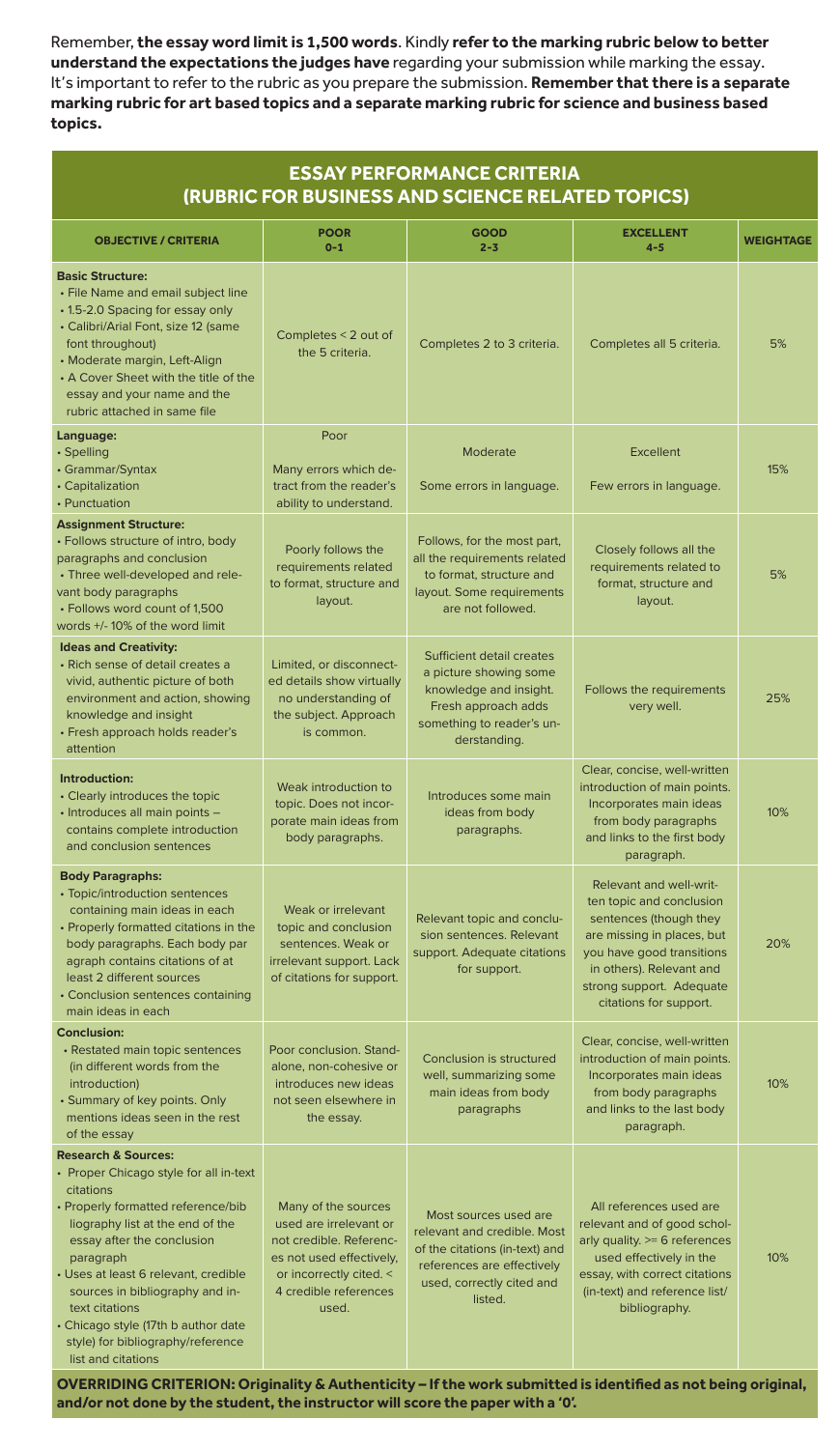Remember, the essay word limit is 1,500 words. Kindly refer to the marking rubric below to better understand the expectations the judges have regarding your submission while marking the essay. It's important to refer to the rubric as you prepare the submission. Remember that there is a separate marking rubric for art based topics and a separate marking rubric for science and business based **.topics**

| <b>ESSAY PERFORMANCE CRITERIA</b><br>(RUBRICS FOR ARTS RELATED TOPICS)                                                                                                                                                                                                                                                                                                                                    |                                                                                                                                                                   |                                                                                                                                                              |                                                                                                                                                                                                                            |                  |  |  |  |
|-----------------------------------------------------------------------------------------------------------------------------------------------------------------------------------------------------------------------------------------------------------------------------------------------------------------------------------------------------------------------------------------------------------|-------------------------------------------------------------------------------------------------------------------------------------------------------------------|--------------------------------------------------------------------------------------------------------------------------------------------------------------|----------------------------------------------------------------------------------------------------------------------------------------------------------------------------------------------------------------------------|------------------|--|--|--|
| <b>OBJECTIVE / CRITERIA</b>                                                                                                                                                                                                                                                                                                                                                                               | <b>POOR</b><br>$0 - 1$                                                                                                                                            | <b>GOOD</b><br>$2 - 3$                                                                                                                                       | <b>EXCELLENT</b><br>$4 - 5$                                                                                                                                                                                                | <b>WEIGHTAGE</b> |  |  |  |
| <b>Basic Structure:</b><br>• File Name and email subject line<br>• 1.5-2.0 Spacing for essay only<br>• Calibri/Arial Font, size 12<br>(same font throughout)<br>• Moderate margin, Left-Align<br>• A Cover Sheet with the title of the<br>essay and your name and the<br>rubric attached in same file                                                                                                     | Completes < 2 out of<br>the 5 criteria.                                                                                                                           | Completes 2 to 3 criteria.                                                                                                                                   | Completes all 5 criteria.                                                                                                                                                                                                  | 5%               |  |  |  |
| Language:                                                                                                                                                                                                                                                                                                                                                                                                 | Poor                                                                                                                                                              |                                                                                                                                                              |                                                                                                                                                                                                                            |                  |  |  |  |
| • Spelling<br>• Grammar/Syntax<br>• Capitalization<br>• Punctuation                                                                                                                                                                                                                                                                                                                                       | Many errors which de-<br>tract from the reader's<br>ability to understand.                                                                                        | Moderate<br>Some errors in language.                                                                                                                         | <b>Excellent</b><br>Few errors in language.                                                                                                                                                                                | 15%              |  |  |  |
| <b>Assignment Structure:</b><br>• Presentation of the text in<br>paragraphs<br>• Follows structure of intro, body<br>paragraphs and conclusion<br>• Follows word count of 1,500<br>words $+/-10\%$ of the word limit                                                                                                                                                                                      | Poorly follows the<br>requirements related<br>to format, structure and<br>layout.                                                                                 | Follows, for the most part,<br>all the requirements related<br>to format, structure and<br>layout. Some requirements<br>are not followed.                    | Closely follows all the<br>requirements related to<br>format, structure and<br>layout.                                                                                                                                     | 5%               |  |  |  |
| <b>Ideas and Creativity:</b><br>• Rich sense of detail creates a<br>vivid, authentic picture of both<br>environment and action, showing<br>knowledge and insight<br>• Fresh approach holds reader's<br>attention                                                                                                                                                                                          | Limited, or disconnect-<br>ed details show virtually<br>no understanding of<br>the subject. Approach<br>is common.                                                | Sufficient detail creates<br>a picture showing some<br>knowledge and insight.<br>Fresh approach adds<br>something to reader's un-<br>derstanding.            | Follows the requirements<br>very well.                                                                                                                                                                                     | 25%              |  |  |  |
| Introduction:<br>• Clearly introduces the topic<br>· Introduces all main points -<br>contains complete introduction<br>and conclusion sentences                                                                                                                                                                                                                                                           | Weak introduction to<br>topic. Does not incor-<br>porate main ideas from<br>body paragraphs.                                                                      | Introduces some main<br>ideas from body<br>paragraphs.                                                                                                       | Clear, concise, well-written<br>introduction of main points.<br>Incorporates main ideas<br>from body paragraphs<br>and links to the first body<br>paragraph.                                                               | 10%              |  |  |  |
| <b>Body Paragraphs:</b><br>• Topic/introduction sentences<br>containing main ideas in each<br>• Properly formatted citations in the<br>body paragraphs. Each body par-<br>graph contains at least 1 citation.<br>• Conclusion sentences containing<br>main ideas in each                                                                                                                                  | Weak or irrelevant<br>topic and conclusion<br>sentences. Weak or<br>irrelevant support. Lack<br>of citations for support.                                         | Relevant topic and conclu-<br>sion sentences. Relevant<br>support. Adequate citations<br>for support.                                                        | Relevant and well-writ-<br>ten topic and conclusion<br>sentences (though they<br>are missing in places, but<br>you have good transitions<br>in others). Relevant and<br>strong support. Adequate<br>citations for support. | 20%              |  |  |  |
| <b>Conclusion:</b><br>• Restated main topic sentences<br>(in different words from the<br>introduction)<br>• Summary of key points. Only<br>mentions ideas seen in the rest<br>of the essay                                                                                                                                                                                                                | Poor conclusion. Stand-<br>alone, non-cohesive or<br>introduces new ideas<br>not seen elsewhere in<br>the essay.                                                  | Conclusion is structured<br>well, summarizing some<br>main ideas from body par-<br>agraphs                                                                   | Clear, concise, well-written<br>introduction of main points.<br>Incorporates main ideas<br>from body paragraphs<br>and links to the last body<br>paragraph.                                                                | 10%              |  |  |  |
| <b>Research &amp; Sources:</b><br>• Proper Chicago style for all in-text<br>citations<br>• Properly formatted reference/bib<br>liography list at the end of the<br>essay after the conclusion<br>paragraph<br>• Uses at least 3 relevant, credible<br>sources in bibliography and in-<br>text citations<br>• Chicago style (17th b author date<br>style) for bibliography/reference<br>list and citations | Many of the sources<br>used are irrelevant or<br>not credible. Referenc-<br>es not used effectively,<br>or incorrectly cited. <<br>2 credible references<br>used. | Most sources used are<br>relevant and credible. Most<br>of the citations (in-text) and<br>references are effectively<br>used, correctly cited and<br>listed. | All references used are<br>relevant and of good schol-<br>arly quality. >= 3 references<br>used effectively in the<br>essay, with correct citations<br>(in-text) and reference list/<br>bibliography.                      | 10%              |  |  |  |

OVERRIDING CRITERION: Originality & Authenticity - If the work submitted is identified as not being original, and/or not done by the student, the instructor will score the paper with a '0'.